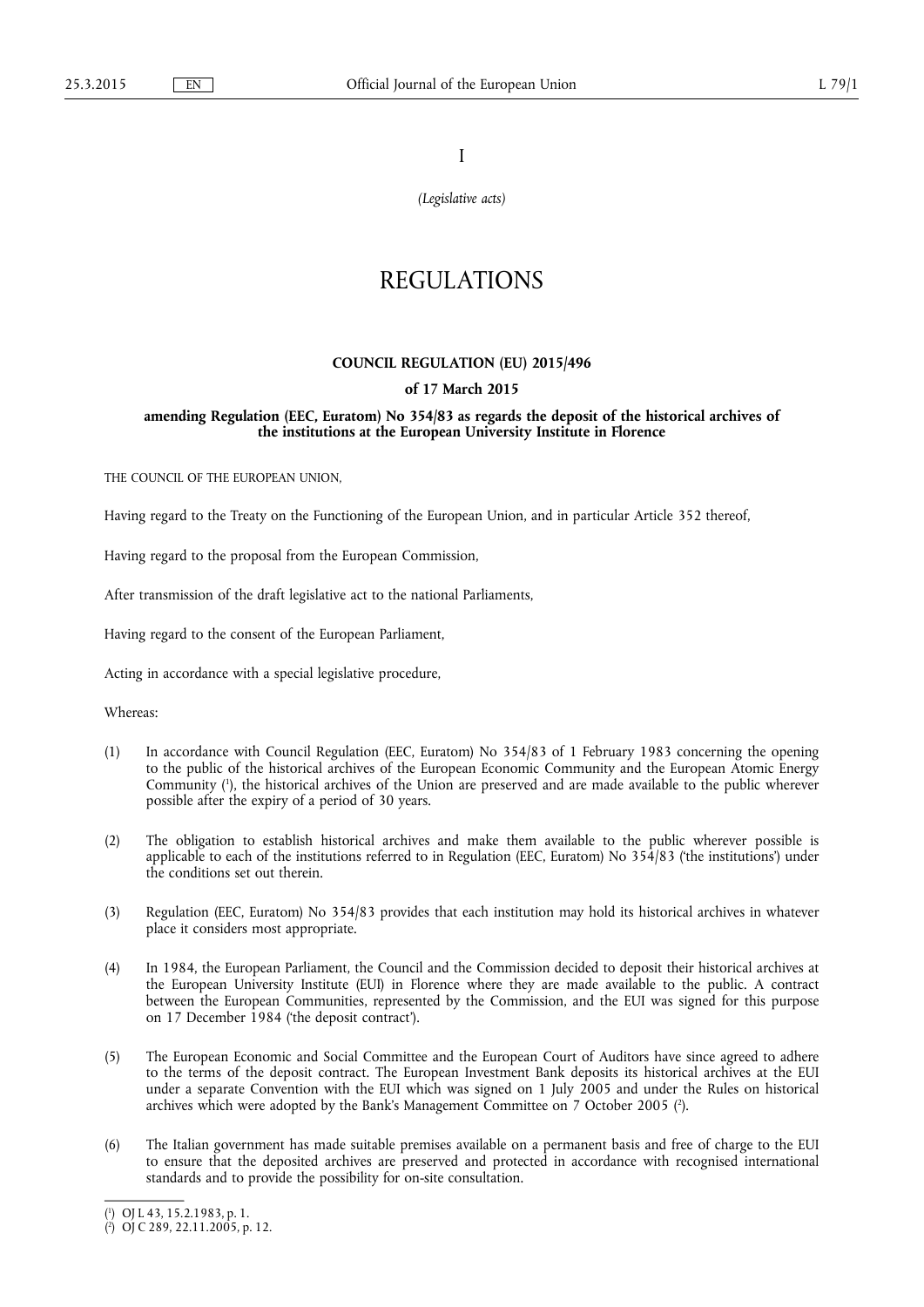- (7) The purpose of the deposit of the historical archives of the institutions at the EUI is to provide access to these archives from a single location, to promote their consultation and to stimulate research into the history of European integration and the European institutions. The EUI is a renowned centre of academic research and learning with a focus on Europe and European integration. It has almost 30 years of experience in managing the historical archives of the Union, provides state-of-the-art repository and research facilities built expressly for the preservation and consultation of those archives, and has an international reputation as the centre for those archives.
- (8) The continued deposit of the historical archives of the institutions at the EUI should be incorporated into Union legislation in order to reflect the role of the EUI as a partner of the institutions in the management of their historical archives.
- (9) This Regulation should apply to all institutions, and should not alter their responsibility to open their historical archives to the public nor the ownership by each institution of its historical archives.
- (10) However, the specific nature of the activities of the Court of Justice of the European Union (CJEU) and the European Central Bank (ECB) justifies their exclusion from the obligation set out in this Regulation to deposit their historical archives at the EUI. The CJEU and the ECB may deposit their historical archives at the EUI on a voluntary basis.
- (11) The institutions and EUI should, where possible, make the historical archives available to the public in digitised and digital form, so as to facilitate their consultation on the internet.
- (12) Personal data contained in the historical archives of the Union deposited at the EUI should be processed in accordance with Regulation (EC) No 45/2001 of the European Parliament and of the Council of 18 December 2000 on the protection of individuals with regard to the processing of personal data by the Community institutions and bodies and on the free movement of such data ( 1 ).
- (13) The European Data Protection Supervisor was consulted by the Commission in relation to the legislation proposal that has led to this Regulation, in accordance with Regulation (EC) No 45/2001, and delivered an opinion thereon on 10 October 2012 ( 2 ).
- (14) Detailed provisions for the management of the historical archives at the EUI, including their deposit, access and public consultation, as well as the mutual roles and responsibilities of the institutions and of the EUI, should be set out in a framework partnership agreement.
- (15) The costs for managing the historical archives of the Union by the EUI should be financed from the general budget of the Union and those costs should be borne by all depositing institutions.
- (16) Regulation (EEC, Euratom) No 354/83 should therefore be amended accordingly,

HAS ADOPTED THIS REGULATION:

## *Article 1*

Regulation (EEC, Euratom) No 354/83 is hereby amended as follows:

- (1) Article 8 is amended as follows:
	- (a) paragraph 1 is replaced by the following:

'1. Each institution, other than the Court of Justice of the European Union (CJEU) and the European Central Bank (ECB), shall deposit at the European University Institute (EUI) in Florence the documents which are part of its historical archives and which it has opened to the public in accordance with this Regulation. The deposit shall take place in accordance with the Annex.

Notwithstanding the first subparagraph, the depositing institutions may, for legal or administrative reasons, exclude the deposit of certain original documents at the EUI. In that case, they shall deposit a microform or digital copy of such documents.';

<sup>(</sup> 1 ) OJ L 8, 12.1.2001, p. 1.

<sup>(</sup> 2 ) OJ C 28, 30.1.2013, p. 9.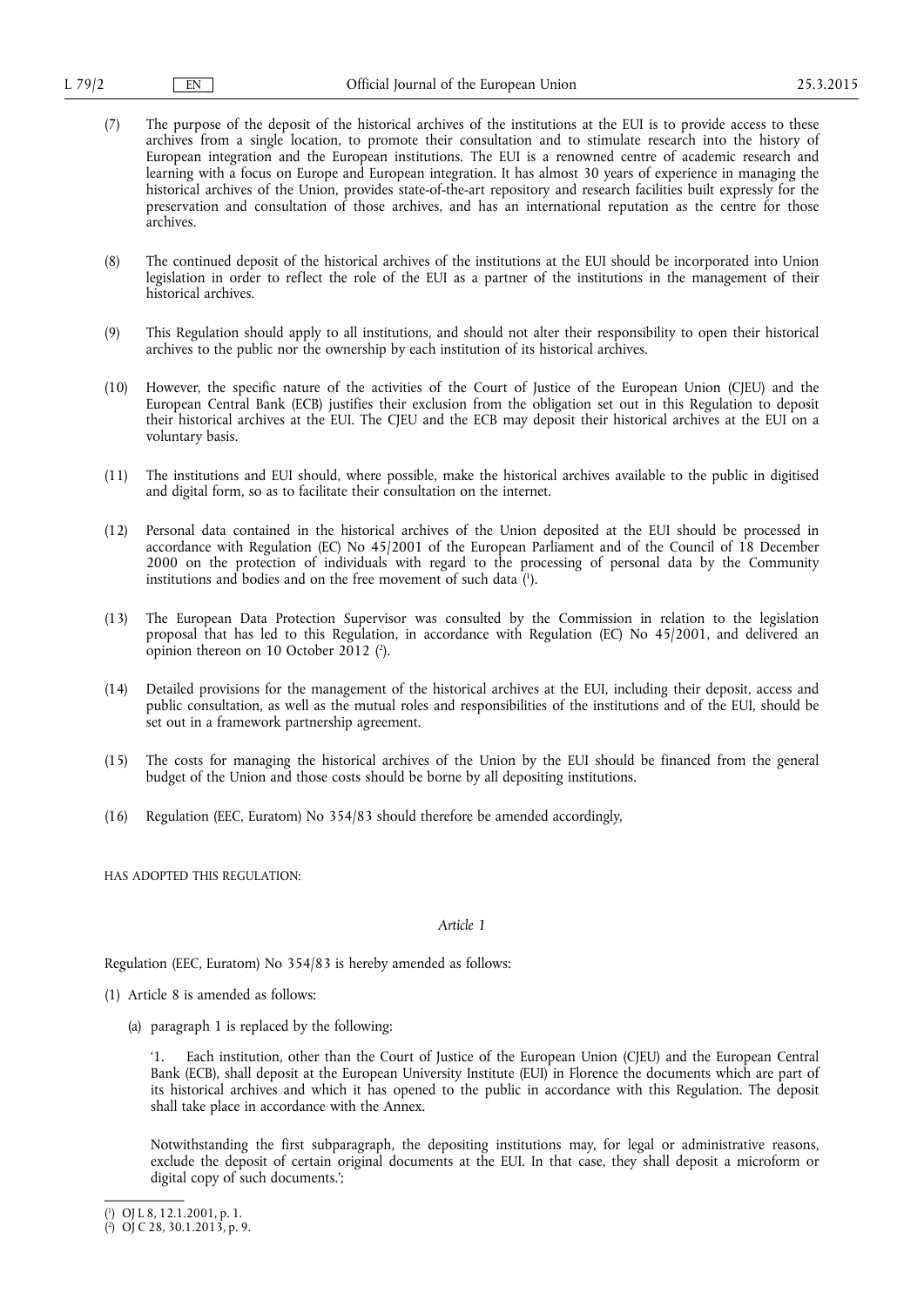(b) the following paragraphs are added:

'3. The CJEU and the ECB may deposit their historical archives at the EUI on a voluntary basis.

4. The depositing institutions shall retain the ownership of their archives, as well as exclusive responsibility for the composition of the documents and files that are deposited at or otherwise made available to the EUI.

5. The deposit of the historical archives of the institutions at the EUI shall not affect the protection of the archives as provided for in Article 2 of Protocol No 7 on the Privileges and Immunities of the European Union, annexed to the Treaty on European Union and to the Treaty on the Functioning of the European Union.

6. The EUI shall ensure the preservation and protection of deposited archives. This preservation and protection shall comply with recognised international standards for the physical protection of archives and shall at least respect the technical and security rules that correspond with those used for the preservation and management of public archives in Italy. To this end, the deposited documents shall be preserved in a purposebuilt repository.

7. The EUI shall be solely responsible for the staff called on to manage the historical archives of the Union deposited at the EUI. The EUI shall ensure that the staff assigned to the management of the historical archives has the requisite professional qualifications necessary to carry out the work in this domain.

8. Each depositing institution has the right to receive information with respect to the management of its archives by the EUI and to carry out an inspection of the archives that it has deposited there.

9. The EUI shall make available to the public the historical archives that it receives pursuant to paragraphs 1 and 3. The institutions may also make available to the public a copy of the same historical archives.

10. The costs for the management of the historical archives of the Union shall be financed through contributions by all depositing institutions to the relevant budget line, within the limits of the yearly appropriations made available by the budgetary authority in compliance with Regulation (EU, Euratom) No 966/2012 of the European Parliament and of the Council of 25 October 2012 on the financial rules applicable to the general budget of the Union (\*). Such financial contributions shall not cover costs related to the provision and adaptation of the buildings and repositories to house the archives and its staff.

The size of the contributions referred to in the first subparagraph shall be proportionate to the size of the respective establishment plans of the depositing institutions. Each contribution shall be recalculated whenever additional institutions begin to deposit their historical archives at the EUI or at least every five years.

11. The EUI shall act as processor in accordance with Article 2 of Regulation (EC) No 45/2001, under instructions from the depositing institutions. The EUI shall process any personal data contained in the historical archives of the institutions in accordance with the guarantees set out in that Regulation.

12. The European Data Protection Supervisor shall continue to have supervisory powers over the institutions with respect to the processing of personal data contained in the historical archives deposited with the EUI.

(\*) OJ L 298, 26.10.2012, p. 1'.

(2) Article 9 is amended as follows:

(a) paragraph 1 is replaced by the following:

Each institution shall adopt internal rules for the application of this Regulation. These shall include rules for the preservation and opening to the public of historical archives and on the protection of personal data contained therein. Wherever possible, the institutions shall make their archives available to the public by electronic means, including digitised and born-digital archives, and facilitate their consultation on the internet. They shall also conserve documents which are available in forms meeting special needs (such as Braille, large text or recordings).';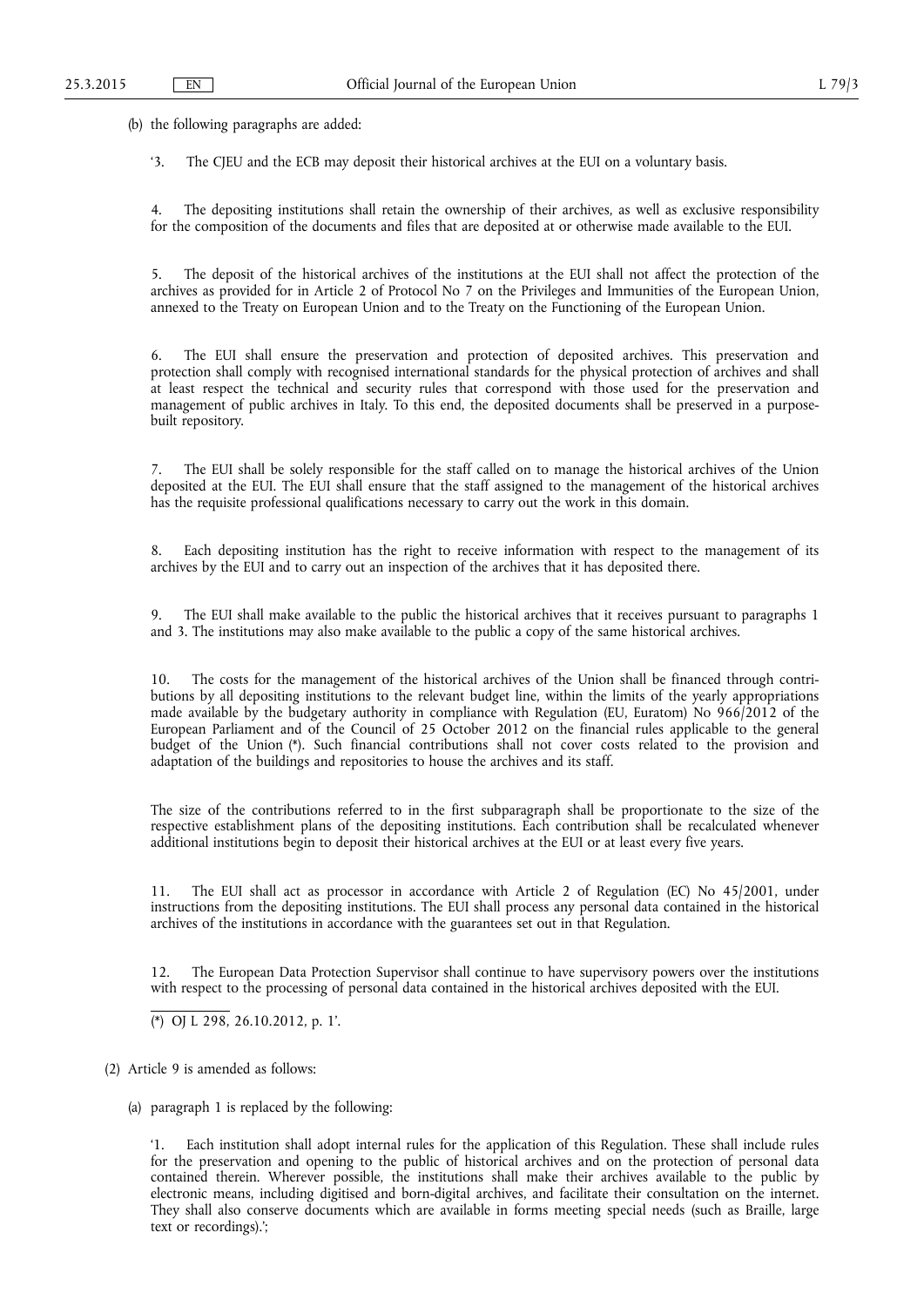(b) the following paragraph is added:

'3. On behalf of the depositing institutions, the Commission shall conclude a framework partnership agreement with the EUI. That framework partnership agreement shall include detailed provisions on the mutual roles and responsibilities of the institutions and of the EUI for the management of the historical archives of the Union, including their deposit, preservation, access and public consultation.'.

(3) The text in the Annex shall be added, as the Annex, to Regulation (EEC, Euratom) No 354/83.

*Article 2* 

This Regulation shall enter into force on the day following that of its publication in the *Official Journal of the European Union*.

This Regulation shall be binding in its entirety and directly applicable in all Member States.

Done at Brussels, 17 March 2015.

*For the Council The President*  E. RINKĒVIČS